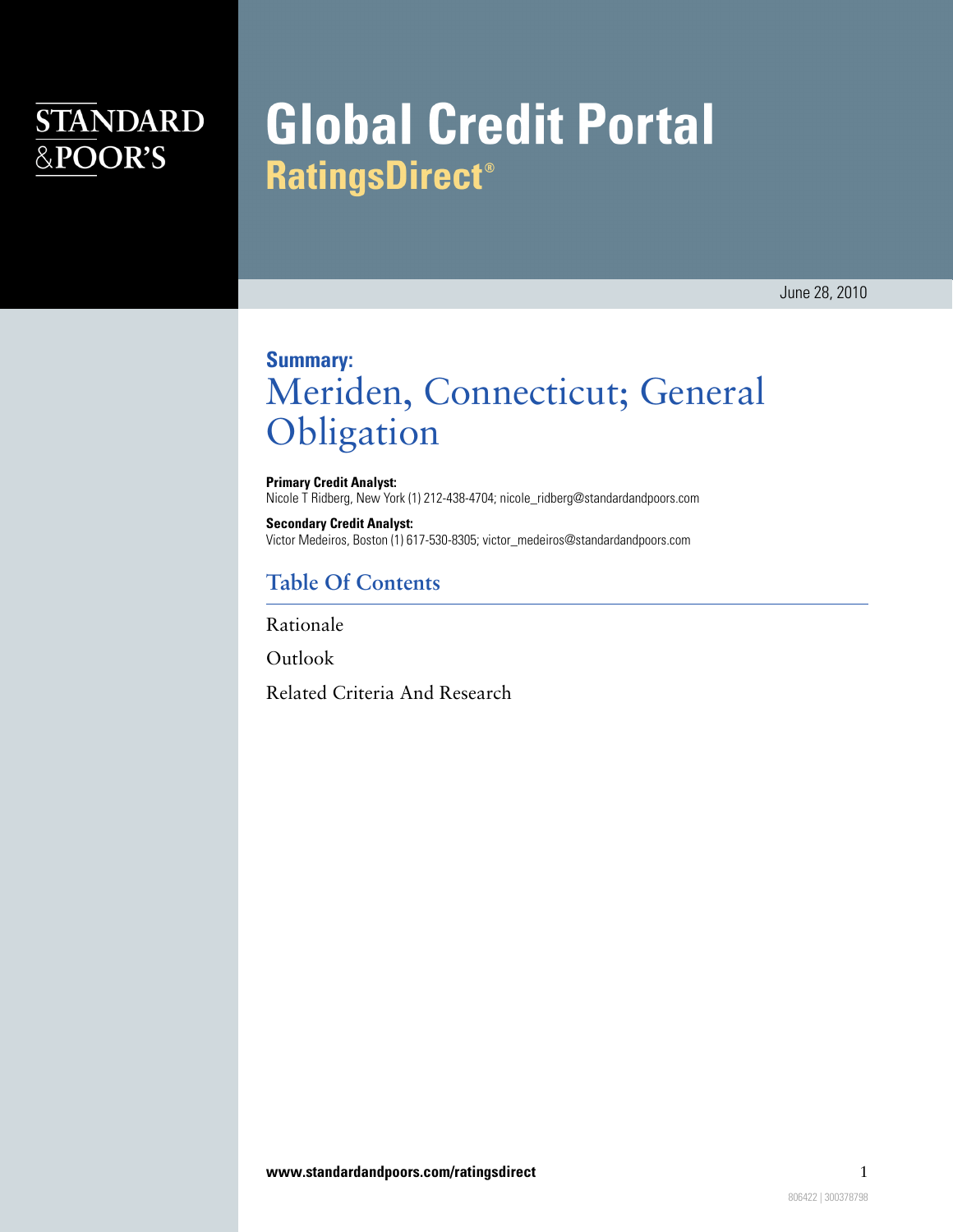### **Summary:** Meriden, Connecticut; General Obligation

| <b>Credit Profile</b>                                                |            |            |
|----------------------------------------------------------------------|------------|------------|
| US\$22.33 mil GO bnds iss of 2010 dtd 07/01/2010 due 05/15/2011-2030 |            |            |
| Long Term Rating                                                     | AA-/Stable | <b>New</b> |
| Meriden GO                                                           |            |            |
| Long Term Rating                                                     | AA-/Stable | Affirmed   |

### <span id="page-1-0"></span>**Rationale**

Standard & Poor's Ratings Services assigned its 'AA-' rating, and stable outlook, to Meriden, Conn.'s series 2010 general obligation (GO) bonds and affirmed its 'AA-' rating, with a stable outlook, on the city's existing GO debt.

The rating reflects our view of the city's:

- Diversifying economic base, which continues to develop into an economy that includes health care, services, and distribution from one centered on manufacturing;
- Sizable and diverse property tax base with good income indicators;
- Good financial position and strong management team; and
- Low debt burden with manageable additional capital needs.

The city's full faith and credit GO pledge secures the bonds. Officials plan to use bond proceeds to finance various capital improvements.

Meriden, with a population estimate of 59,589, covers 24 square miles in New Haven County, about midway between New Haven, Conn. and Hartford, Conn. The city's local economy continues to diversify to include more services and distribution. The city has a number of ongoing economic development and redevelopment projects, aided by its proactive, in our view, economic development department. City unemployment has increased over the past two years; it was 10.8% in April 2010, above state and national rates. In our opinion, income levels are good with median household and per capita effective buying income indicators at 99% and 91%, respectively, of national levels.

City officials are projecting a slight operating surplus for fiscal 2010 due to expenditure savings. The city, however, will still use roughly \$924,000 of fund balance for its other postemployment benefits payment. Officials are projecting to end the fiscal year with a general fund balance of about 8% of expenditures, which we consider strong. The city adopted the fiscal 2011 budget with a 2.3% tax increase and a \$1 million fund balance appropriation to fund a portion of a planned \$2 million other postemployment benefits contribution. The budget also includes 100% of the actuarial required contribution for the city's pension plans. Property taxes generate approximately 55% of revenues while state aid, primarily for education, accounts for 37%. Current tax collections remain, in our opinion, strong, averaging 97%. Education is the city's leading operating expense, accounting for 58% of the budget, followed by public safety, which accounts for 11%.

Standard & Poor's considers Meriden's management practices "strong" under its Financial Management Assessment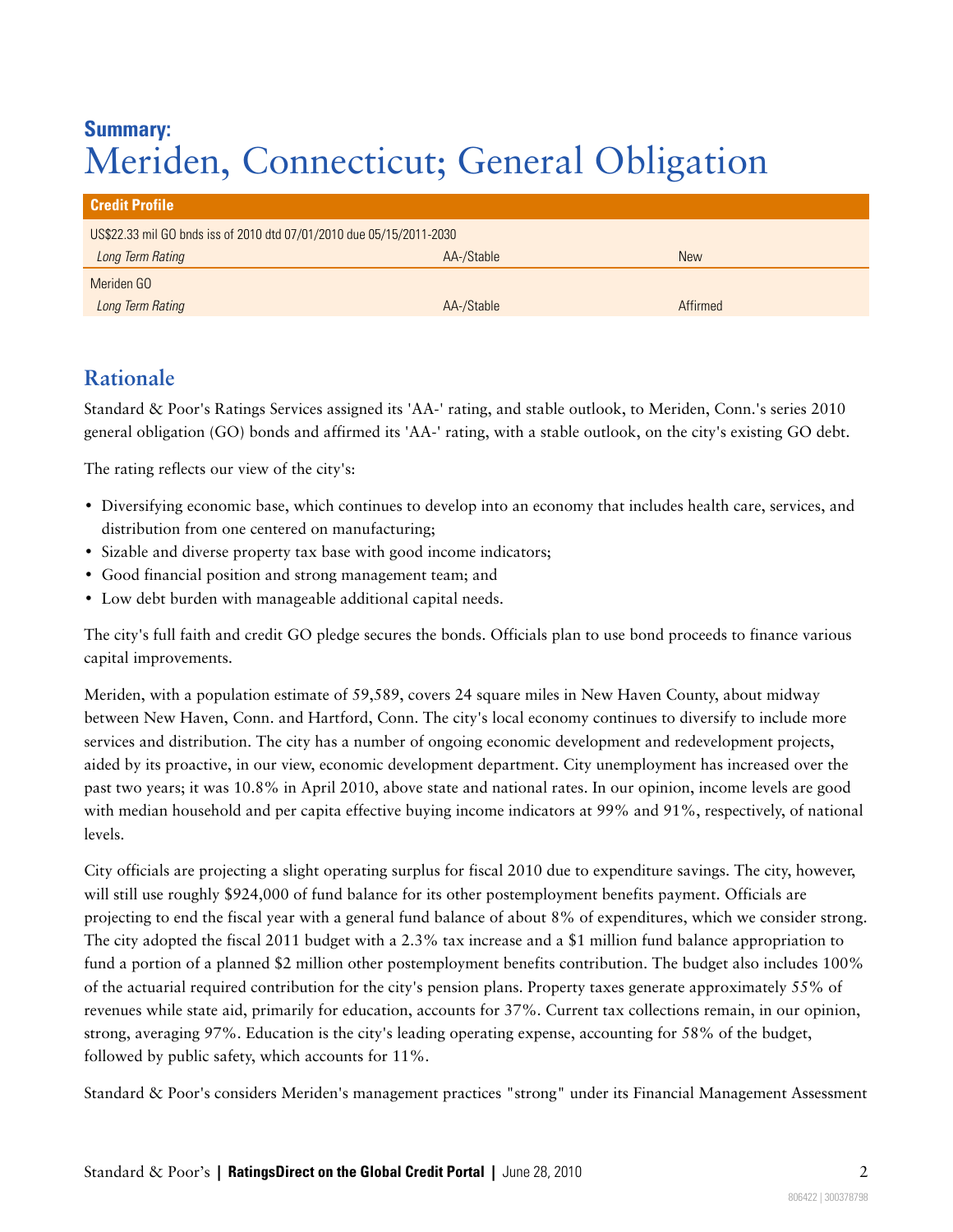(FMA) methodology, indicating practices are strong, well embedded, and likely sustainable.

The city's direct debt burden, net of \$52.7 million of self-supporting enterprise debt, is \$1,498 per capita, or 1.7% of market value, which we consider low. Carrying charges accounted for 6.9% of overall expenditures in fiscal 2009. Amortization is also, in our opinion, above average with officials planning to retire 74% of debt over 10 years and 100% over 20 years. The city's capital improvement plan (CIP), covering fiscals 2011–2016, totals \$117.8 million; approximately 65% of the CIP is for enterprise-related projects, which management intends to fund entirely with user fees. We understand the city does not plan to issue additional debt in the near future.

(For additional information, please see the report, published April 16, 2010, on RatingsDirect on the Global Credit Portal.)

#### <span id="page-2-0"></span>**Outlook**

The stable outlook reflects Standard & Poor's expectation that the city should be able to continue to maintain its good financial position as it maintains balanced financial operations while funding retirement obligations. The city's low debt burden and rapid amortization are also stabilizing rating factors. Finally, the diversifying local economy and good income levels support the outlook.

### <span id="page-2-1"></span>**Related Criteria And Research**

- USPF Criteria: GO Debt, Oct. 12, 2006
- USPF Criteria: Key General Obligation Ratio Credit Ranges Analysis Vs. Reality, April 2, 2008

Complete ratings information is available to RatingsDirect on the Global Credit Portal subscribers at www.globalcreditportal.com and RatingsDirect subscribers at www.ratingsdirect.com. All ratings affected by this rating action can be found on Standard & Poor's public Web site at www.standardandpoors.com. Use the Ratings search box located in the left column.